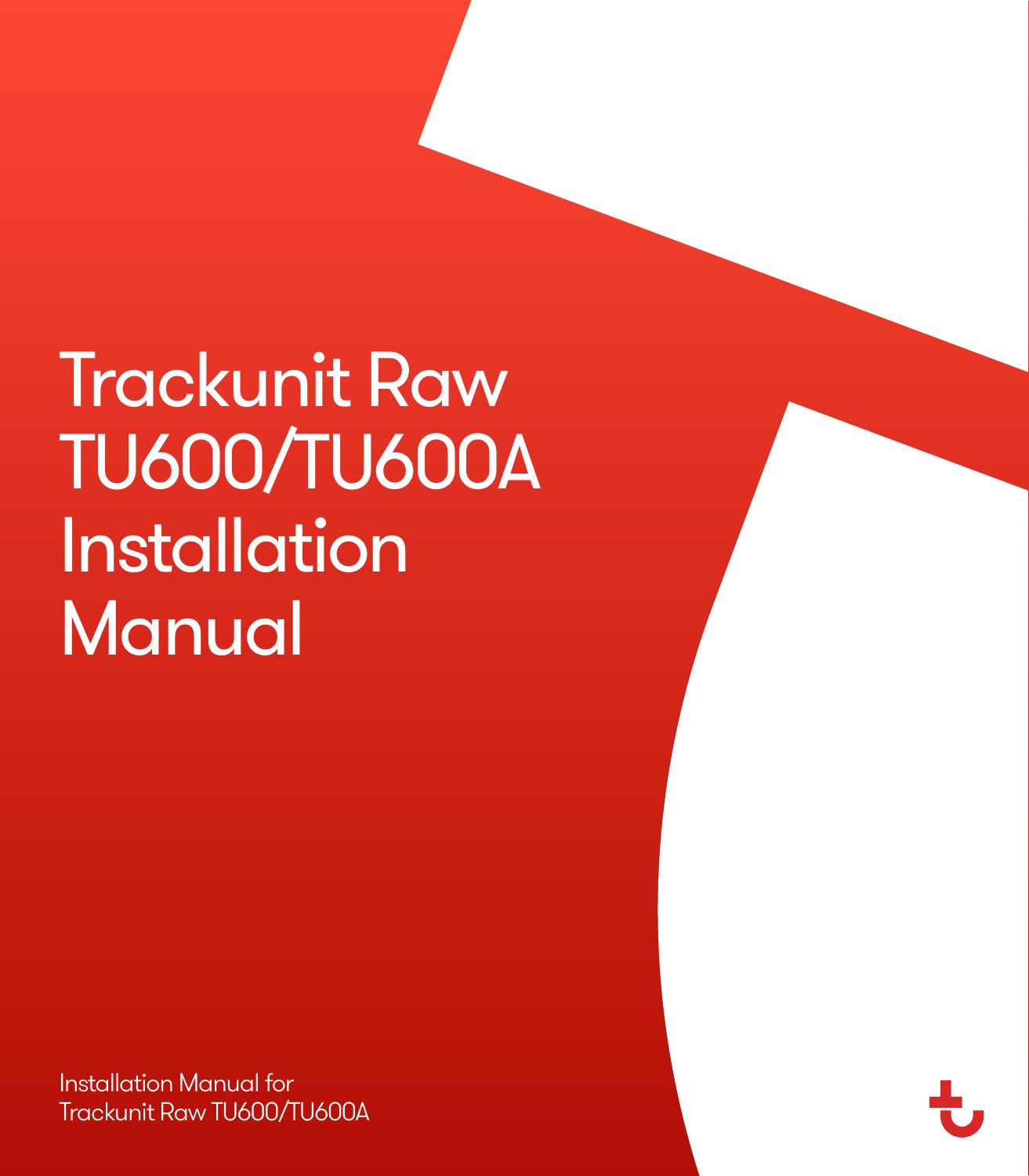#### Remember Read before installing



To get full machine insight and maximum outcome of Trackunit Raw, don't forget to connect to CAN bus data.



TU600/TU600A devices have to be installed in a minimum distance of 20 cm/7.87 inches from the user of the machine or vehicle.



Mount Trackunit Raw with the serial number facing outwards in order to see the LED.



Mobile number and unit serial number are located on the box. The label can be peeled off and saved for later use.

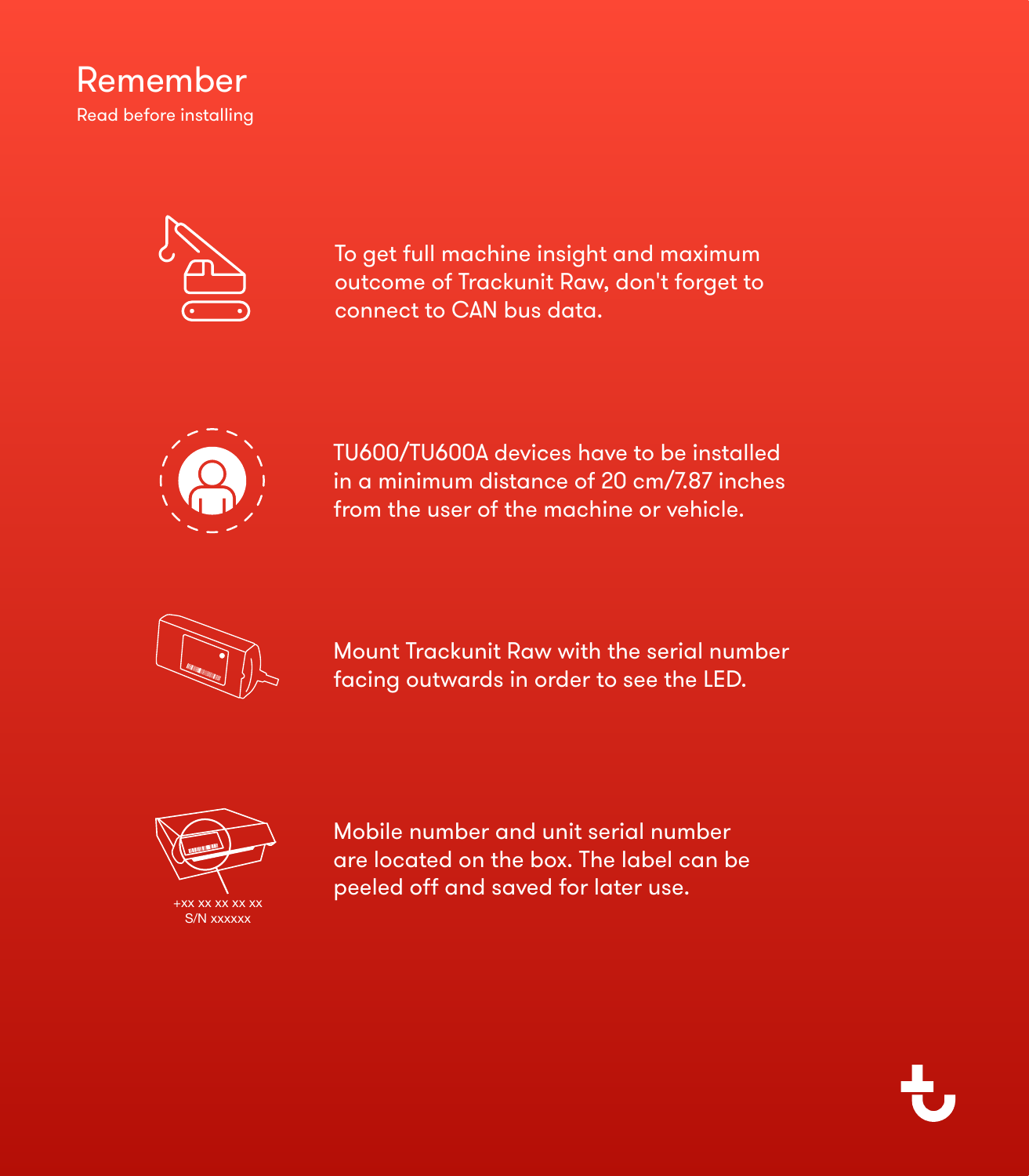### Installation Instructions Raw TU600/TU600A

Machine and vehicle guidelines for correct wiring

| Wire color       | Description                                                                         |  |  |
|------------------|-------------------------------------------------------------------------------------|--|--|
| Digital input 1  | Connect to hour counter (mandatory) $\frac{1}{2}$                                   |  |  |
| Digital input 2  | Connect to the ignition signal (mandatory for vehicles and machines) <sup>1/2</sup> |  |  |
| Digital input 3  | Optional input <sup>1/2</sup>                                                       |  |  |
| Digital input 4  | Can be used for INFILT function. Optional input <sup>1/2</sup>                      |  |  |
| Digital output 1 | Can be used to control a relay 3/4                                                  |  |  |
| CAN High         | Connect to CAN High (mandatory if accessible)                                       |  |  |
| CAN Low          | Connect to CAN Low (mandatory if accessible)                                        |  |  |
| 1 - Wire input   | M8 connector for access control and temperature sensor                              |  |  |
| Power            | Connect to machine battery through a fuse (mandatory) <sup>5</sup>                  |  |  |
| Ground           | Connect to ground (mandatory)                                                       |  |  |

- <sup>1</sup> Active/high when min. 9.5V DC<br>at input<br><sup>2</sup> Max. Voltage: 48 V
- 3 Max. load 200 mA
- <sup>4</sup> Do NOT use this output to switch off vehicles and machines during operation or driving
- 5 Supply voltage range 12 48 V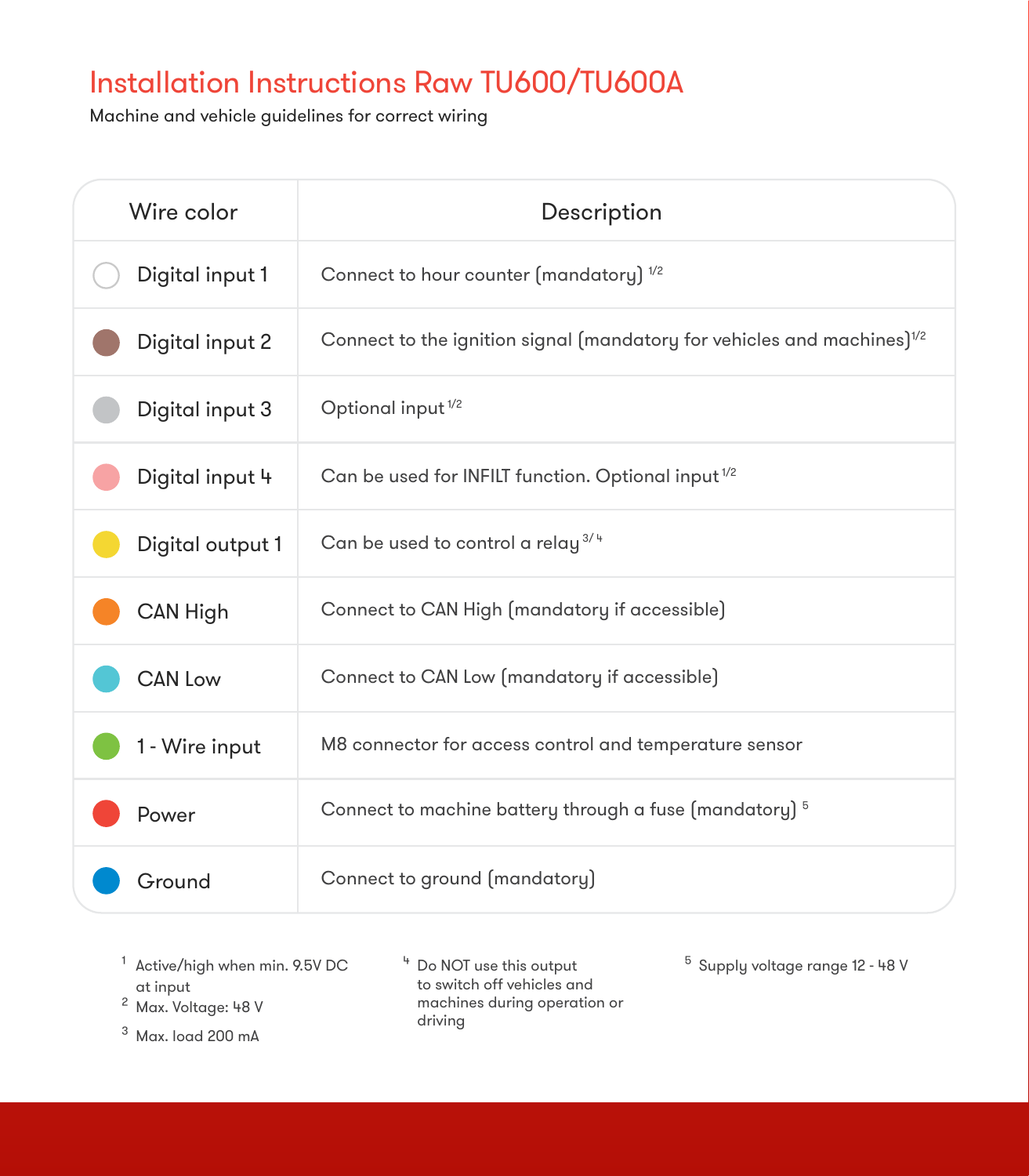### Installation Example with Access Control

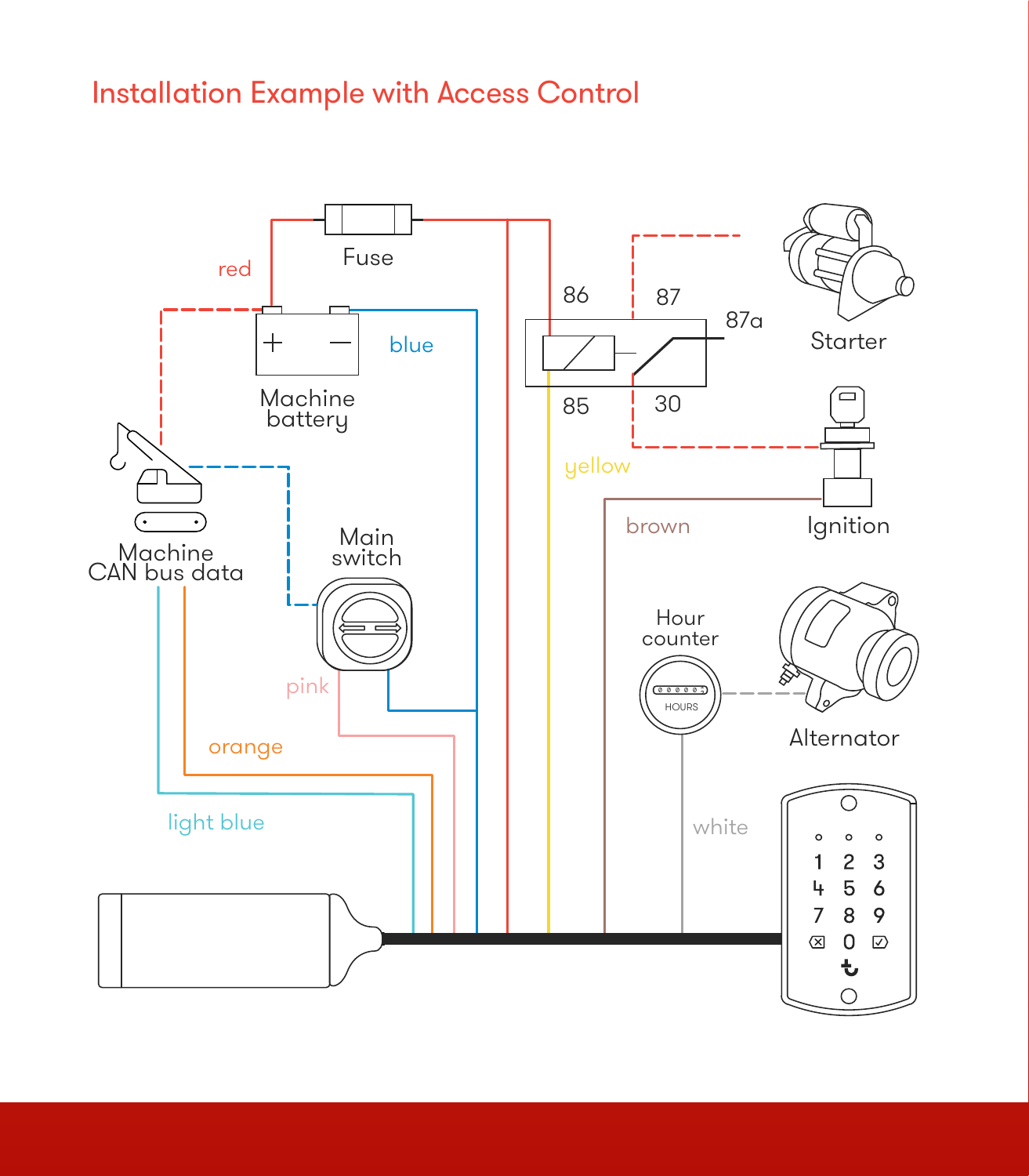## Functionality Check

LED status indication

| Status            | LED mode                                              | LED color | Status indication                                         |
|-------------------|-------------------------------------------------------|-----------|-----------------------------------------------------------|
|                   | Red flashing light and constant<br>green light in LED |           | - Mobile network is OK<br>- GPS has satellite position    |
|                   | No light in LED                                       |           | - No power supply                                         |
| $\bm{\mathsf{X}}$ | Constant red light and no green<br>light in LED       |           | - NO mobile network<br>- GPS has NO satellite position    |
| $\bm{\times}$     | Red flashing light and no green<br>light in LED       |           | - Mobile network is OK<br>- GPS has NO satellite position |
|                   | Constant red light and green light<br>$in$ IFD        |           | - NO mobile network<br>- GPS has satellite position       |

### Installation Check and Update

Using "Install Trackunit"

Please visit [install.trackunit.com](http://install.trackunit.com) to register and verify your unit. Prior to verification, make sure Trackunit Raw is installed and active in an area with sufficent GPS and mobile coverage.